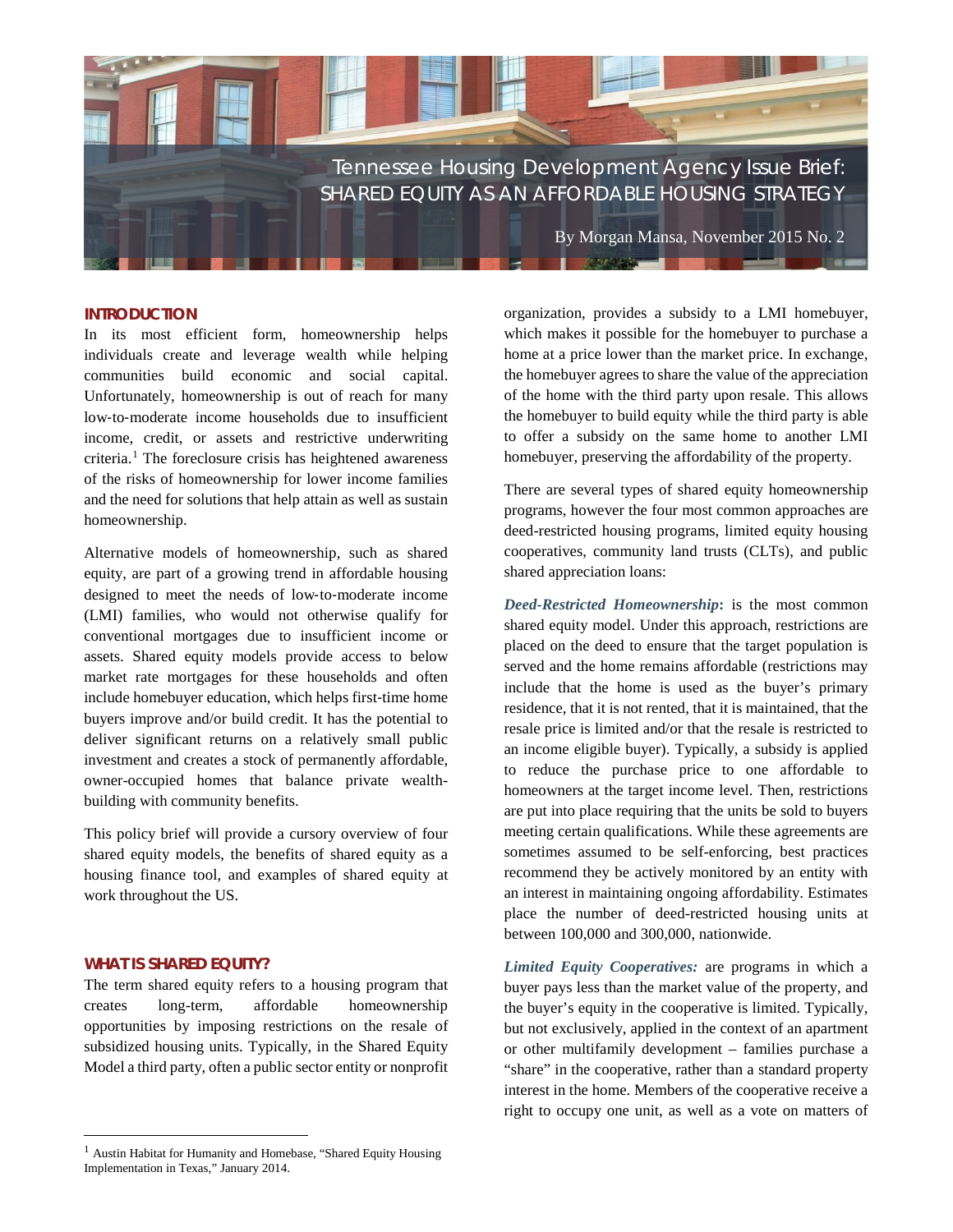common interest. Cooperative members share responsibility for maintaining common areas and other areas of joint responsibility, as well as the admittance of new members. Share prices are set by formula and are typically contained in the co-op's bylaws, subscription agreement and stock certificates. One of the principal distinctions of this model is the concept of common ownership and shared decision making. Homeowners are allowed a modest growth in equity between initial purchase of shares and resale of the shares. Like the other models, the limited-equity cooperative also provides restrictions on the resales, occupancy, and the like, to ensure affordability. The National Association of Housing Cooperatives estimates the number of limited- or zero-equity cooperative units at 425,000.

*Community Land Trusts:* feature land that is owned by a community land trust (CLT) and then leased to families who purchase the homes that sit on the CLT land. Because the family needs to purchase only the building and not the land, a CLT home is more affordable than a conventional home. The ground lease establishes the conditions under which ongoing affordability is maintained (restrictions on price, resale, maintenance, etc.), with the CLT always having the right to repurchase the property at an affordable price established by a resale formula built into the ground lease. Again, it is essential that the homes be monitored and the restrictions be enforced to ensure that the target population is served and the home is maintained. One common approach to governing CLTs is to establish a board of directors consisting of an equal number of representatives of the following three groups: existing owners of homes on land leased from the CLT; residents from the surrounding community; and, public officials or other supporters of the CLT. Currently, more than 250 CLTs are operating in 46 states and the District of Columbia.

*Public Shared Appreciation Loans:* are generally second mortgages provided to homebuyers who have received home purchase subsidies from a local government agency or nonprofit which require that homeowners repay not only the initial subsidy that they received, but also a share of any appreciation in the market value upon resale of the assisted home. By recapturing a portion of home price appreciation, this approach increases the amount of subsidy available to assist the next purchaser, reducing the likelihood of an affordability gap. Not all shared appreciation loans are used for the purpose of preserving affordability. Some

 $\overline{\phantom{a}}$ 

public agencies use recaptured equity for other purposes. There have also been many proposals for privately financed shared appreciation mortgages in which recaptured equity would be repaid to investors.

The maximum resale prices for shared equity homes in these models are established using formulas based on the appraised value of a home at the time of resale, changes to the consumer price index, or increases in the area median income.

## **BENEFITS OF SHARED EQUITY HOUSING**

Shared equity programs have several advantages over traditional homeownership. Shared equity homeownership allows LMI families to purchase homes in areas that they would otherwise be unable to afford. These households gain access to the amenities associated with higher‐income neighborhoodsincluding better access to healthcare, higher quality education, proximity to better employment, and improved grocery and retail options. The community as a whole benefits from a more diverse body of residents, economic activity, and improved opportunities for community members. In addition to the positive outcomes of living in an area with higher economic growth, the following are the three most common benefits of shared equity housing programs.

*Increased Stability in Homeownership for LMI Households:* is the first common outcome of shared equity programs. Jeffrey Lubell, Director of Housing Initiatives at Abt Associates, states that, "There are two main ways in which shared equity homeownership reduces risks. First, by buying homes at below-market prices, shared equity homebuyers are insulated to a significant extent from falling home values. It's still possible to lose money on a shared equity home purchase, but it's much more difficult since prices need to fall considerably before shared equity owners are forced to sell at a loss. Second, the purchase of a less expensive shared equity home may free up funds in some buyers' budgets to invest in other asset classes, such as retirement savings, education savings, etc., improving the diversification of assets."[2](#page-1-0) At the same time, homeowners have the opportunity to build equity. A shared equity study by the Urban Institute also shows that despite being subject to resale price restrictions, households in these programs earned significant returns on selling their homes.<sup>[3](#page-1-0)</sup> Further, the study reveals that lower delinquency

<span id="page-1-0"></span><sup>2</sup> Jeffrey Lubell, "Filling the Void Between Homeownership and Rental Housing: A Case for Expanding the Use of Shared Equity

Homeownership," Joint Center for Housing Studies, Harvard University, August 2013.

<sup>&</sup>lt;sup>3</sup> K. Temkin, B. Thedos, and D. Price, "Balancing Affordability and Opportunity: An Evaluation of Affordable Homeownership Programs with Long-term Affordability Controls," The Urban Institute, 2010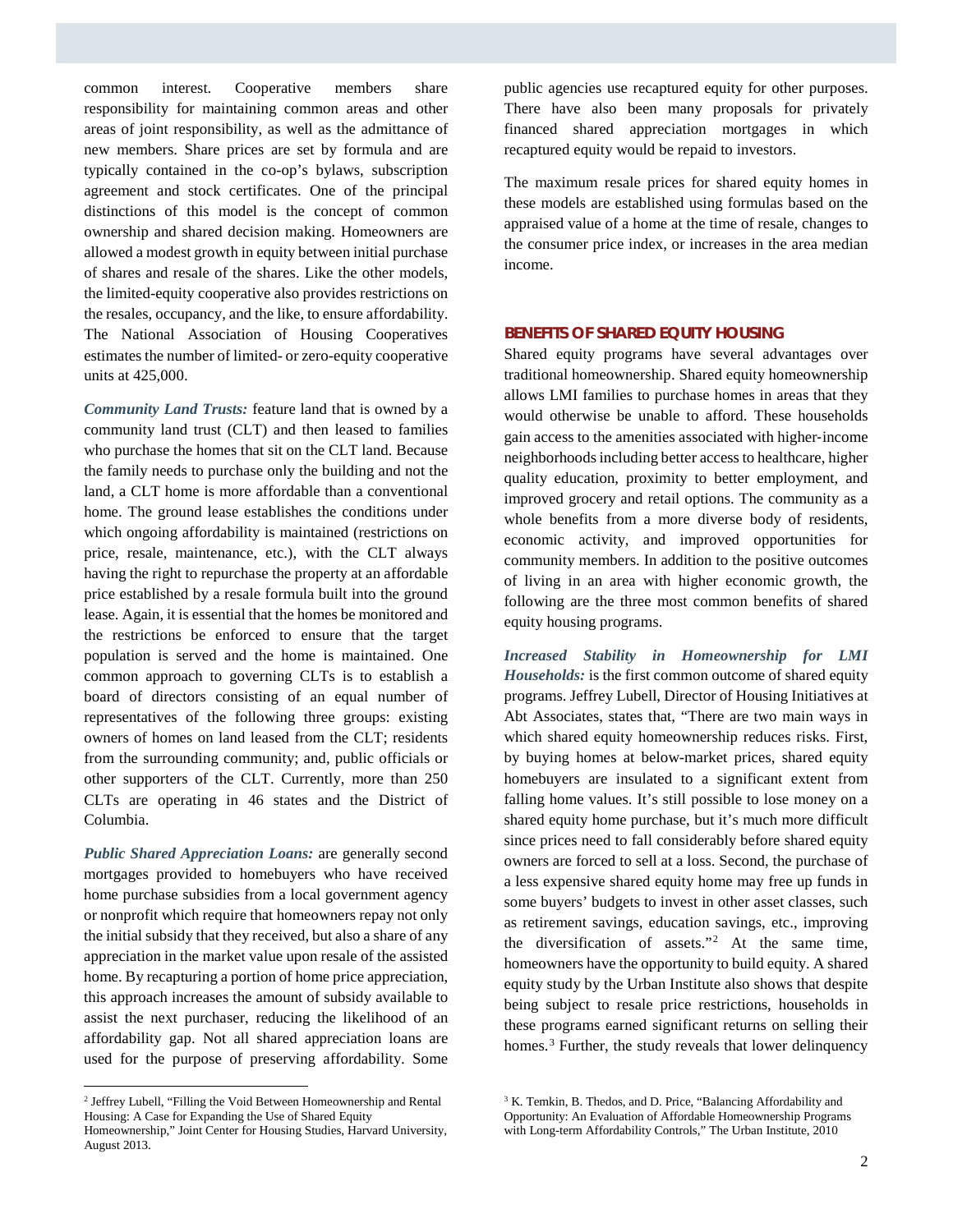and foreclosure rates were additional outcomes for shared equity homeowners compared with lower income homeowners of market rate housing.

*Prevention of Foreclosure:* as previously mentioned, is another benefit of the shared equity model. The same study by the Urban Institute, on seven shared equity programs, found that over 90 percent of their homebuyers were still homeowners after 5 years compared to the national average of 50 percent. [4](#page-2-0) Organizations that had a higher percent of homeowners being seriously delinquent on mortgage payments was still less than homeowners who had FHA loans. [5](#page-2-1) One reason for lower foreclosure rates is due to homebuyers purchasing a home at below-market price. This protects a homebuyer from losing a large sum of money if the home price decreases. It also makes it more difficult for a homeowner to lose money on their home because the price of the home must decline significantly more. The study revealed that in all seven organizations examined, households earned good returns on their homes despite the resale price restrictions (ranging from \$2,015 in Atlanta, Georgia up to \$42,524 in King County, Washington). [6](#page-2-2) Another reason for less foreclosure is the cost involved if a home does go into foreclosure. Not only does the homeowner lose his/her home, but the program loses the property and any public subsidies invested. Occupancy restrictions and affordability are lost as well. Because the program is also invested in the property, they want to make sure the homeowner is secure in their ability to maintain the home. For instance, these programs frequently provide ongoing education and financial counseling, offer support with home repairs or capital improvements, and detect early delinquencies for intervention. All of these activities emphasize a personal engagement between the program and homeowner. Therefore, the activities are easier to accomplish and much more effective in preventing foreclosure because positive, trusting relationships are formed between the two parties.

*Preservation of Housing Affordability & Third-Party Support:* is perhaps the greatest benefit of shared equity models. Affordability is preserved since shared equity models control resale pricing from buyer to buyer. Typically, shared equity structures cap a seller's appreciation by using appraised values or economic indices to guide resale pricing. Even if housing values in the surrounding neighborhood drastically increase, existing shared equity homes remain affordable without additional

funds. Hence, shared equity models can impact the greater community by helping to buffer the adverse effects of gentrification while enabling lower income households to access asset-rich neighborhoods. Also, controlled resale pricing means that the original third-party support is retained and future homeowners benefit. Regardless of the source (public funds, donated land, inclusionary zoning), resale pricing formulas seek to balance the preservation of affordability with the ongoing retention of the original third-party funding. At resale the homebuyer receives a share of the appreciation, and the remainder is kept with the property so that it is affordable to the next homebuyer.<sup>[7](#page-2-3)</sup> Without appreciation caps, homes inevitably become unaffordable and new funding from third-party sources must be found. The shared equity study by the Urban Institute demonstrated that affordability that ranged from serving households at 35 to 73 percent of AMI at initial purchase was maintained for subsequent homebuyers, just as the need for additional subsidy was minimized through appreciation caps and other restrictions.[8](#page-2-0) The Center for Housing Policy has shown that over a span of 30 years and with six to 12 years between sales, a shared equity program can serve two to three times as many families as the same subsidy investment in a conventional down payment program.[9](#page-2-3) A one-time investment creates an affordable home that sustains its affordability, resale after resale. The resale restrictions and shared appreciation provisions allow the investment in the property's affordability to keep pace with the market while growing the investment over time. Therefore, re-subsidizing these affordable homes is rarely necessary. Another point to consider is that local governments, that may be dealing with large volumes of vacant and abandoned housing as a result of the foreclosure crisis, have another avenue to transform vacant properties into permanently affordable housing and retain any public subsidies invested in them.

Shared equity models can play a vital role in the housing continuum between rental housing and traditional homeownership. The individual benefit of sustained affordable homeownership is matched by a societal benefit of creating an affordability resource that help one generation of homeowners after another. By using the program's share of affordability to maintain affordability to the next owner, shared equity programs create durable long-lasting affordability assets, even while providing owners with a sizable return on their investment.

l <sup>4</sup> ibid

<span id="page-2-1"></span><span id="page-2-0"></span><sup>5</sup> ibid

<span id="page-2-2"></span><sup>6</sup> ibid

<span id="page-2-3"></span><sup>&</sup>lt;sup>7</sup>G. Jones, "Community Land Trust and Affordable Housing," Creating Opportunities, Changing Lives, March 2009.

<sup>8</sup> K. Temkin, B. Thedos, and D. Price, "Balancing Affordability and Opportunity: An Evaluation of Affordable Homeownership Programs with Long-term Affordability Controls," The Urban Institute, 2010 <sup>9</sup> R. Sherriff, "Shared Equity Homeownership State Policy Review," Center for Housing Policy, January 2010.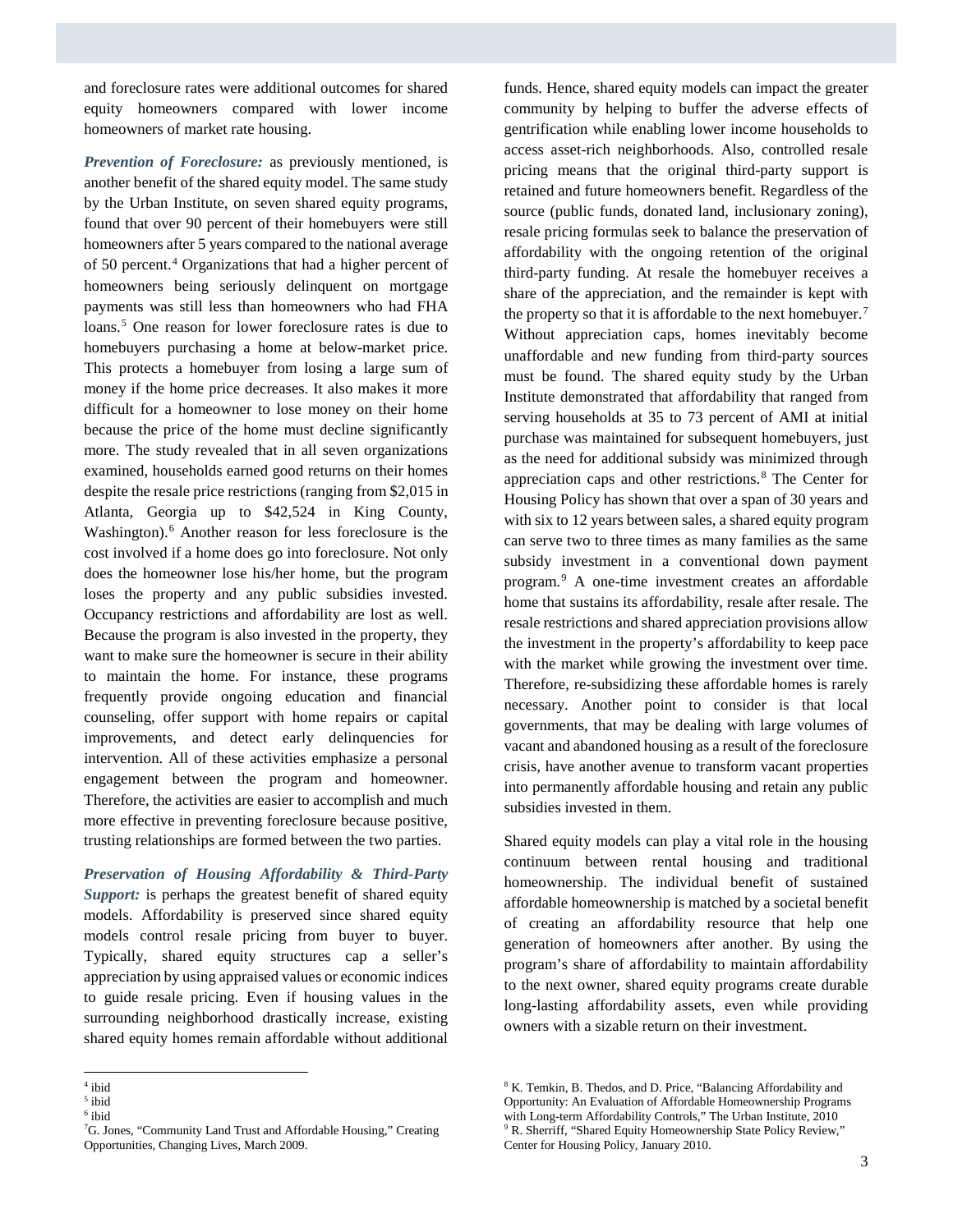# **SHARED EQUITY EXAMPLES**

*Nashville/Davidson County, Tennessee:* In Tennessee, The Housing Fund offers a variety of home loans to meet the affordable housing needs of LMI Tennesseans. When available, The Housing Fund provides downpayment assistance to homebuyers through the "Our House" shared equity program. This program provides a loan investment of up to 25 percent of the sales price to income-eligible buyers. The loan investment stays with the home, upon resale. As a trade-off for increased affordability, if a homebuyer chooses to sell, a percentage of the home's appreciated value is retained by The Housing Fund to keep the home affordable for the next owner. The next buyer must meet The Housing Fund's income guidelines and will receive the "Our House loan." To define a first-time homebuyer, The Housing Fund refers to the Tennessee Housing Development Agency's Great Choice Mortgage Loan Product criteria, which is anyone who has not occupied a home they owned as their principal residence during the past three years. All borrowers obligated on the loan must be first-time homebuyers. The first-time homebuyer requirement is waived when the property being purchased is located in a county, or in a census tract within a county, designated as a targeted area. The Housing Fund also considers the criteria from Pinnacle 100 first mortgage loan products, which states that the borrower cannot own property in their name at the time of application. All borrowers in the shared equity program must attend a THDA approved first-time homebuyer education class. Borrowers must also secure a 30-year fixed rate mortgage with The Housing Fund's lending partners, contribute a minimum one percent of the sales price, and occupy the home as a primary residence.

*Athens, Georgia:* The Athens Land Trust is a non-profit established in 1994 with the dual goals of land preservation and affordable, energy efficient housing. Because land has become so expensive in the Athens region, The Athens Land Trust makes the house more affordable by not selling the land. The Athens Land Trust sells their homes to families or individuals and provides the homebuyers with a 99-year renewable ground lease for the land.[10](#page-3-0) The homebuyers in this program cannot earn more than 80 percent of the AMI. The homeowner has full use of the land, similar to a traditional homeowner program. Also, the owner of an Athens Land Trust home is allowed to pass the home down to their children, if applicable. If the

<span id="page-3-0"></span> $10$  E. Thaden, "Shared Equity Homeownership: Sharing the Costs & Benefits," Vanderbilt University, July 2008.

<span id="page-3-1"></span><sup>11</sup> For more information on The Athens Land Trust, see

http://www.athenslandtrust.org/

l

homeowner decides to sell the house, the Athens Land Trust will buy the house back from the homeowner or help them find another LMI homebuyer to purchase the home. In some cases, the land trust is willing to allow homebuyers to do a lease-purchase while they are working on clearing up their credit to be eligible for a mortgage.

For residents living in Athens Land Trust homes, their monthly payments are typically between \$500-650/month, which includes taxes and insurance. To date, 30 families are living in Athens Land Trust homes, 15 families are lease-purchasing homes, and there are 11 sites for future homeowners.<sup>[11](#page-3-1)</sup>

*Boulder, Colorado:* Thistle Community Housing's community land trust began offering homeownership opportunities to LMI households in 1996. Thistle sells homes to families whose income is no more than 80 AMI. Also, buyers must have at least \$2,000 cash on hand and obtain an approved mortgage loan. Thistle provides buyers with a list of lenders who are willing to underwrite CLT mortgage loans, including information identifying those lenders that offer mortgage loans through the Colorado Housing and Finance Authority. Applicants must complete a Land Trust orientation and attend homeowner training classes offered by local housing authorities and approved by the Colorado Housing and Finance Authority. In these classes, applicants review advantages and disadvantages of acquiring a resale-restricted home through Thistle's CLT program, steps in the home-buying process, mortgage payments and other costs of homeownership, and home affordability worksheets, credit scores, and budgeting.<sup>[12](#page-3-0)</sup>

The community land trust ensures a permanent affordability covenant that restricts resale price and is accompanied by a deed of trust naming the city as the mortgagee. This gives the city first-dibs in purchasing these deed-restricted homes based on the formuladetermined resale price, but if the city does not purchase the home, then the owner must sell the property to another income-eligible household according to the formula. Their formula includes the price of the home when first bought added to a factor based on the AMI or Consumer Price Index which is limited to 3.5 percent per year inflation as well as closing costs, realtor fees, and some capital improvements.<sup>[13](#page-3-1)</sup>

<sup>&</sup>lt;sup>12</sup> For more information on Thistle Community Housing, see http://thistlecommunities.org/index.html

<sup>&</sup>lt;sup>13</sup> K. Temkin, B. Theodos, and D. Price, "Shared Equity Homeownership Evaluation: Case Study of Thistle Community Housing," The Urban Institute, October 2010.